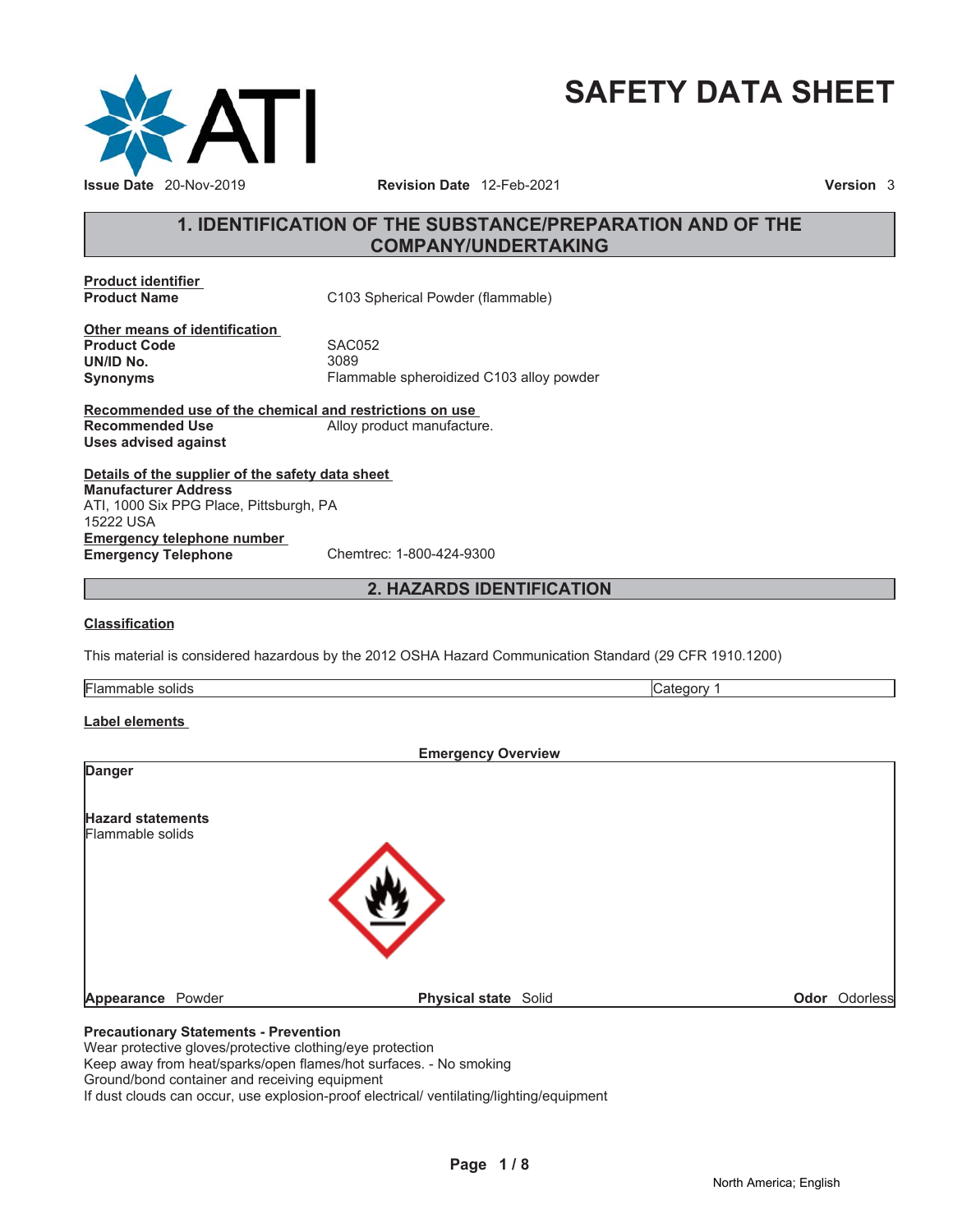#### **Precautionary Statements - Response**

In case of fire: Use salt (NaCl) for extinction.

#### **Hazards not otherwise classified (HNOC)**

# Not applicable

# **Other Information**

When product is subjected to welding, burning, melting, sawing, brazing, grinding, buffing, polishing, or other similar heat-generating processes, the following potentially hazardous airborne particles and/or fumes may be generated: Titanium dioxide an IARC Group 2B carcinogen.

# **3. COMPOSITION/INFORMATION ON INGREDIENTS**

\_\_\_\_\_\_\_\_\_\_\_\_\_\_\_\_\_\_\_\_\_\_\_\_\_\_\_\_\_\_\_\_\_\_\_\_\_\_\_\_\_\_\_\_\_\_\_\_\_\_\_\_\_\_\_\_\_\_\_\_\_\_\_\_\_\_\_\_\_\_\_\_\_\_\_\_\_\_\_\_\_\_\_\_\_\_\_\_\_\_\_\_\_

**Synonyms Flammable spheroidized C103 alloy powder.** 

| <b>Chemical Name</b> | <b>CAS No.</b> | Weight-% |
|----------------------|----------------|----------|
| Niobium (Columbium)  | 7440-03-1      | 87-88    |
| Hafnium              | 7440-58-6      |          |
| Titanium             | 7440-32-6      | 0.7-1.3  |

#### **4. FIRST AID MEASURES**

#### **First aid measures**

| Eye contact                                                                | In the case of particles coming in contact with eyes during processing, treat as with any<br>foreign object.                                           |  |  |
|----------------------------------------------------------------------------|--------------------------------------------------------------------------------------------------------------------------------------------------------|--|--|
| <b>Skin Contact</b>                                                        | None under normal use conditions.                                                                                                                      |  |  |
| <b>Inhalation</b>                                                          | If excessive amounts of smoke, fume, or particulate are inhaled during processing, remove<br>to fresh air and consult a qualified health professional. |  |  |
| Ingestion                                                                  | IF SWALLOWED: Call a POISON CENTER or doctor/physician if you feel unwell.                                                                             |  |  |
| Most important symptoms and effects, both acute and delayed                |                                                                                                                                                        |  |  |
| <b>Symptoms</b>                                                            | None anticipated.                                                                                                                                      |  |  |
| Indication of any immediate medical attention and special treatment needed |                                                                                                                                                        |  |  |
| Note to physicians                                                         | Treat symptomatically.                                                                                                                                 |  |  |
| <b>5. FIRE-FIGHTING MEASURES</b>                                           |                                                                                                                                                        |  |  |

#### **Suitable extinguishing media**

Isolate large fires and allow to burn out. Smother small fires with salt (NaCl).

**Unsuitable extinguishing media** Do not spray water on burning metal as an explosion may occur. This explosive characteristic is caused by the hydrogen and steam generated by the reaction of water with the burning material.

#### **Specific hazards arising from the chemical**

Intense heat. Very fine, high surface area material resulting from processing this product may ignite spontaneously at room temperature. WARNING: Fine particles of this product may form combustible dust-air mixtures. Keep particles away from all ignition sources including heat, sparks, and flame. Prevent dust accumulations to minimize combustible dust hazard.

**Hazardous combustion products**Titanium dioxide an IARC Group 2B carcinogen.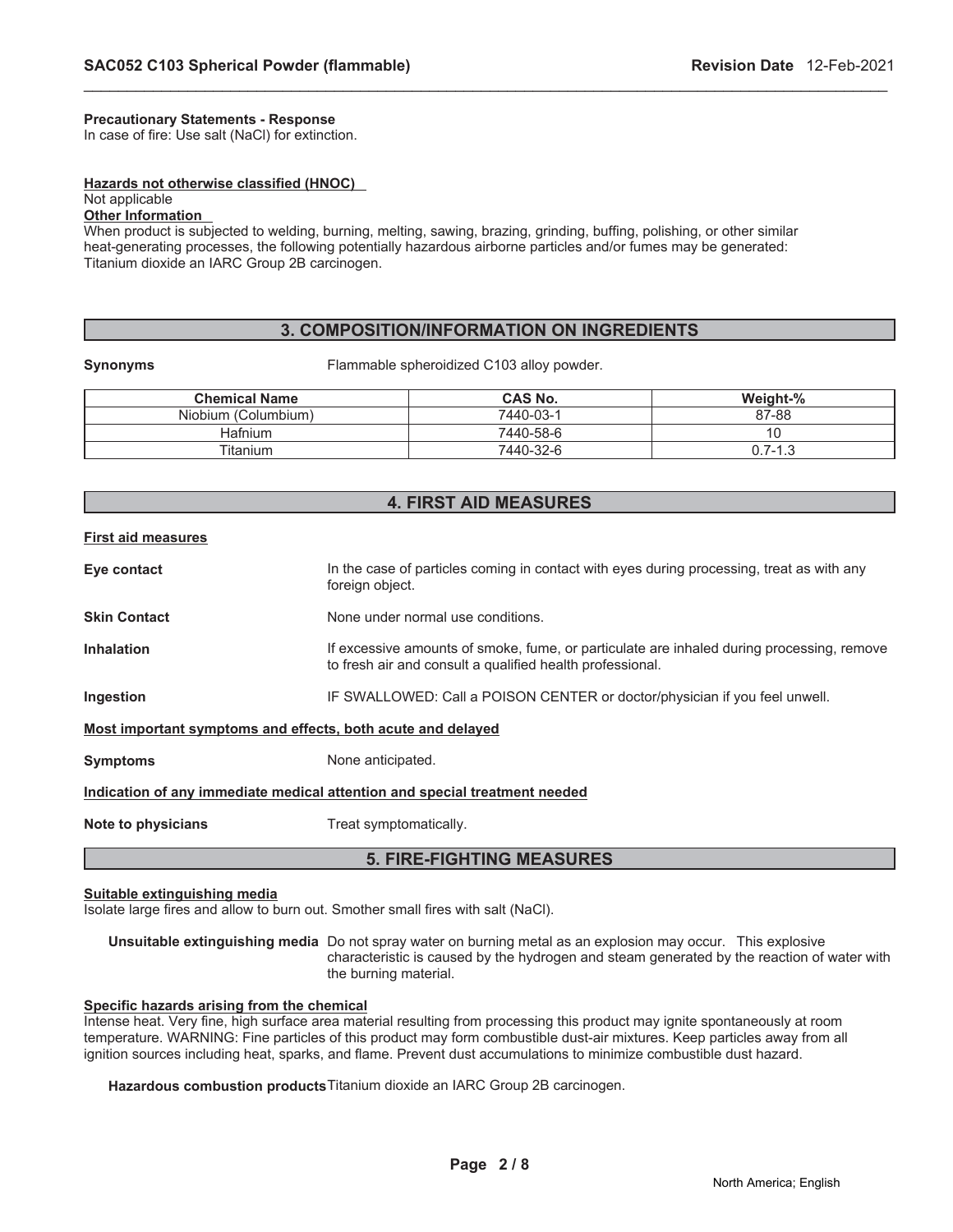#### **Explosion data Sensitivity to Mechanical Impact** None. **Sensitivity to Static Discharge** May be ignited by heat, sparks or flames.

#### **Protective equipment and precautions for firefighters**

Firefighters should wear self-contained breathing apparatus and full firefighting turnout gear.

| <b>6. ACCIDENTAL RELEASE MEASURES</b>                |                                                                                                                                                                                        |  |  |  |
|------------------------------------------------------|----------------------------------------------------------------------------------------------------------------------------------------------------------------------------------------|--|--|--|
|                                                      | <b>Personal precautions, protective equipment and emergency procedures</b>                                                                                                             |  |  |  |
| <b>Personal precautions</b>                          | Use personal protective equipment as required.                                                                                                                                         |  |  |  |
| For emergency responders                             | Use personal protective equipment as required. Follow Emergency Response Guidebook,<br>Guide No. 170.                                                                                  |  |  |  |
| <b>Environmental precautions</b>                     |                                                                                                                                                                                        |  |  |  |
| <b>Environmental precautions</b>                     | Collect spillage to prevent release to the environment.                                                                                                                                |  |  |  |
| Methods and material for containment and cleaning up |                                                                                                                                                                                        |  |  |  |
| <b>Methods for containment</b>                       | Prevent further leakage or spillage if safe to do so.                                                                                                                                  |  |  |  |
| Methods for cleaning up                              | Sweep or shovel material into dry containers using non-sparking tools. Avoid creating<br>uncontrolled dust.                                                                            |  |  |  |
| 7. HANDLING AND STORAGE                              |                                                                                                                                                                                        |  |  |  |
| <b>Precautions for safe handling</b>                 |                                                                                                                                                                                        |  |  |  |
| Advice on safe handling                              | Very fine, high surface area material resulting from grinding, buffing, polishing, or similar<br>processes of this product may ignite spontaneously at room temperature. WARNING: Fine |  |  |  |

\_\_\_\_\_\_\_\_\_\_\_\_\_\_\_\_\_\_\_\_\_\_\_\_\_\_\_\_\_\_\_\_\_\_\_\_\_\_\_\_\_\_\_\_\_\_\_\_\_\_\_\_\_\_\_\_\_\_\_\_\_\_\_\_\_\_\_\_\_\_\_\_\_\_\_\_\_\_\_\_\_\_\_\_\_\_\_\_\_\_\_\_\_

particles of this product may form combustible dust-air mixtures. Keep particles away from all ignition sources including heat, sparks, and flame. Prevent dust accumulations to minimize combustible dust hazard.

#### **Conditions for safe storage, including any incompatibilities**

| <b>Storage Conditions</b> | Keep away from heat, sparks, flame and other sources of ignition (i.e., pilot lights, electric<br>motors and static electricity). For long-term storage, keep sealed in argon-filled steel drums. |
|---------------------------|---------------------------------------------------------------------------------------------------------------------------------------------------------------------------------------------------|
| Incompatible materials    | Dissolves in hydrofluoric acid. Ignites in the presence of fluorine. When heated above                                                                                                            |

tetrachloride, carbon tetrafluoride, freon.

# **8. EXPOSURE CONTROLS/PERSONAL PROTECTION**

200°C, reacts exothermically with the following: chlorine, bromine, halocarbons, carbon

#### **Control parameters**

| <b>Chemical Name</b> | <b>ACGIH TLV</b>                                       | <b>OSHA PEL</b>           |
|----------------------|--------------------------------------------------------|---------------------------|
| Niobium (Columbium)  |                                                        |                           |
| 7440-03-1            |                                                        |                           |
| Hafnium              | TWA: $0.5 \text{ mg/m}^3$ TWA: $0.5 \text{ mg/m}^3$ Hf | TWA: $0.5 \text{ mg/m}^3$ |
| 7440-58-6            |                                                        |                           |
| Titanium             |                                                        | $\overline{\phantom{0}}$  |
| 7440-32-6            |                                                        |                           |

#### **Appropriate engineering controls**

**Engineering Controls Avoid generation of uncontrolled particles.**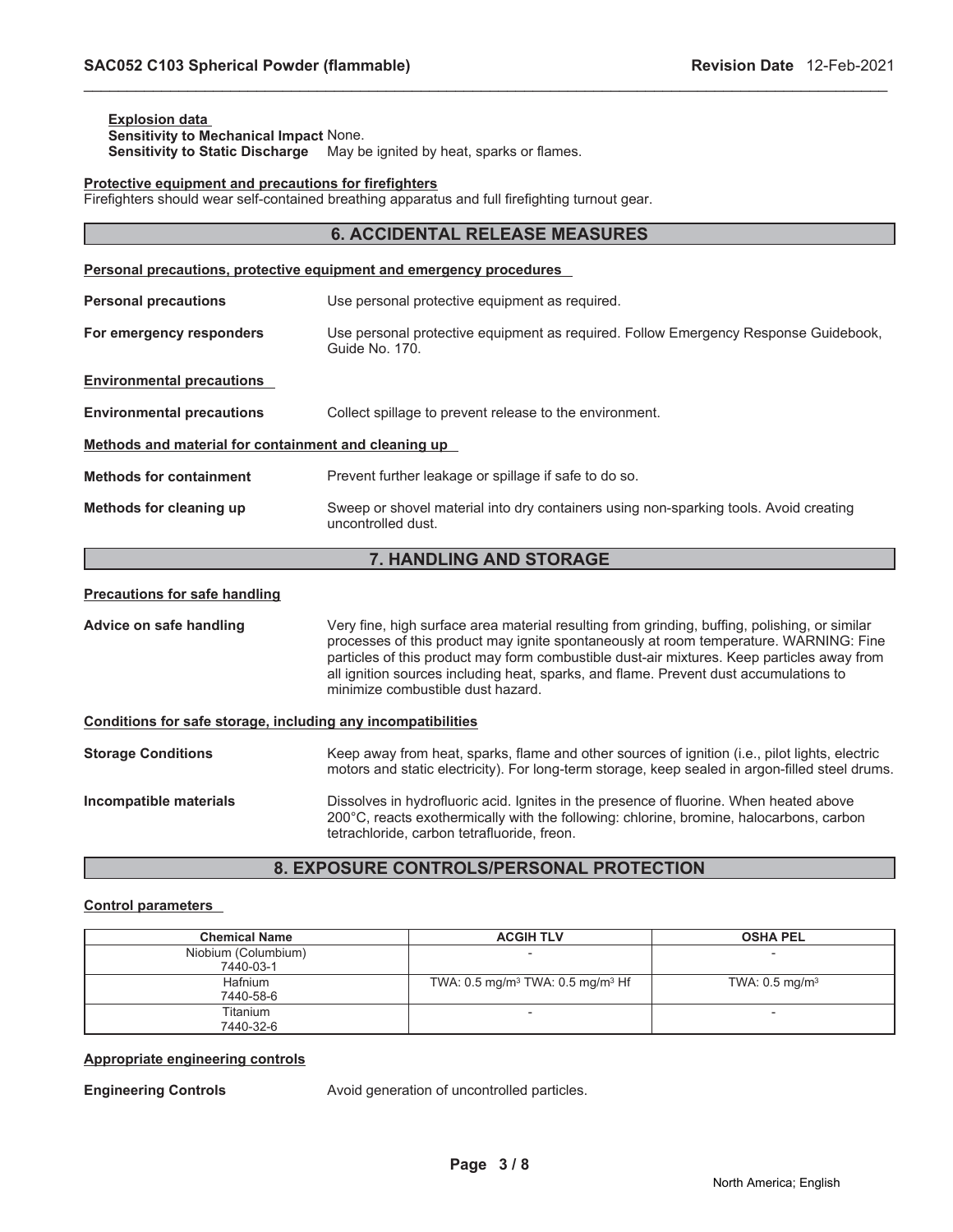#### **Individual protection measures, such as personal protective equipment**

| <b>Eye/face protection</b>            | When airborne particles may be present, appropriate eye protection is recommended. For<br>example, tight-fitting goggles, foam-lined safety glasses or other protective equipment that<br>shield the eyes from particles.                                                                                                                                                       |
|---------------------------------------|---------------------------------------------------------------------------------------------------------------------------------------------------------------------------------------------------------------------------------------------------------------------------------------------------------------------------------------------------------------------------------|
| Skin and body protection              | Fire/flame resistant/retardant clothing may be appropriate during hot work with the product.                                                                                                                                                                                                                                                                                    |
| <b>Respiratory protection</b>         | When particulates/fumes/gases are generated and if exposure limits are exceeded or<br>irritation is experienced, proper approved respiratory protection should be worn.<br>Positive-pressure supplied air respirators may be required for high airborne contaminant<br>concentrations. Respiratory protection must be provided in accordance with current local<br>regulations. |
| <b>General Hygiene Considerations</b> | Handle in accordance with good industrial hygiene and safety practice.                                                                                                                                                                                                                                                                                                          |

\_\_\_\_\_\_\_\_\_\_\_\_\_\_\_\_\_\_\_\_\_\_\_\_\_\_\_\_\_\_\_\_\_\_\_\_\_\_\_\_\_\_\_\_\_\_\_\_\_\_\_\_\_\_\_\_\_\_\_\_\_\_\_\_\_\_\_\_\_\_\_\_\_\_\_\_\_\_\_\_\_\_\_\_\_\_\_\_\_\_\_\_\_

# **9. PHYSICAL AND CHEMICAL PROPERTIES**

# **Information on basic physical and chemical properties**

| <b>Physical state</b><br>Appearance | Solid<br>Powder         |                           | Odor                                                                | Odorless                                                                              |
|-------------------------------------|-------------------------|---------------------------|---------------------------------------------------------------------|---------------------------------------------------------------------------------------|
| Color                               | Metallic gray or silver |                           | <b>Odor threshold</b>                                               | Not applicable                                                                        |
| <b>Property</b>                     | Values                  |                           | Remarks • Method                                                    |                                                                                       |
| рH                                  |                         |                           | Not applicable                                                      |                                                                                       |
| Melting point / freezing point      | 2350 °C / 4262 °F       |                           |                                                                     |                                                                                       |
| Boiling point / boiling range       |                         |                           |                                                                     |                                                                                       |
| <b>Flash point</b>                  |                         |                           |                                                                     |                                                                                       |
| <b>Evaporation rate</b>             |                         |                           | Not applicable                                                      |                                                                                       |
| Flammability (solid, gas)           |                         |                           | Flammable                                                           |                                                                                       |
| <b>Flammability Limit in Air</b>    |                         |                           |                                                                     |                                                                                       |
| <b>Upper flammability limit:</b>    |                         |                           |                                                                     |                                                                                       |
| Lower flammability limit:           |                         |                           |                                                                     |                                                                                       |
| Vapor pressure                      |                         |                           | Not applicable                                                      |                                                                                       |
| <b>Vapor density</b>                |                         |                           | Not applicable                                                      |                                                                                       |
| <b>Specific Gravity</b>             | 8.57                    |                           |                                                                     |                                                                                       |
| <b>Water solubility</b>             | Insoluble               |                           |                                                                     |                                                                                       |
| Solubility in other solvents        |                         |                           |                                                                     |                                                                                       |
| <b>Partition coefficient</b>        |                         |                           | Not applicable                                                      |                                                                                       |
| <b>Autoignition temperature</b>     |                         |                           | Not applicable                                                      |                                                                                       |
| <b>Decomposition temperature</b>    |                         |                           | Not applicable                                                      |                                                                                       |
| <b>Kinematic viscosity</b>          |                         |                           | Not applicable                                                      |                                                                                       |
| <b>Dynamic viscosity</b>            |                         |                           | Not applicable                                                      |                                                                                       |
| <b>Explosive properties</b>         | Not applicable          |                           | <b>Explosibility Screening: Yes (Explosible)</b>                    |                                                                                       |
| <b>Oxidizing properties</b>         | Not applicable          |                           | Minimum Ignition Energy - Dust Cloud without inductance $(m!)$ : <3 |                                                                                       |
|                                     |                         |                           | Limiting Oxygen Concentration (%): 9-10                             |                                                                                       |
| <b>Other Information</b>            |                         |                           | Minimum Explosible Concentration (g/m3): 300-350                    |                                                                                       |
|                                     |                         |                           |                                                                     |                                                                                       |
| Softening point                     |                         |                           | <b>Explosion Severity (20 Liter Sphere):</b>                        |                                                                                       |
| <b>Molecular weight</b>             |                         |                           | •Maximum explosion pressure (bar.g): $\geq 6.3$                     |                                                                                       |
| <b>VOC Content (%)</b>              | Not applicable          |                           | • Maximum Rate of Pressure Rise (bar/s): $\geq$ 137                 |                                                                                       |
| <b>Density</b>                      |                         | •Kst value (bar.m/s): ≥37 |                                                                     |                                                                                       |
| <b>Bulk density</b>                 | 325 lb/ft <sup>3</sup>  |                           |                                                                     | Note: Data were obtained from a typical sample. Individual lot result may vary.       |
|                                     |                         |                           |                                                                     | Factors such as particle size distribution significantly influence powder reactivity. |

# **10. STABILITY AND REACTIVITY**

**Reactivity**

Not applicable

# **Chemical stability**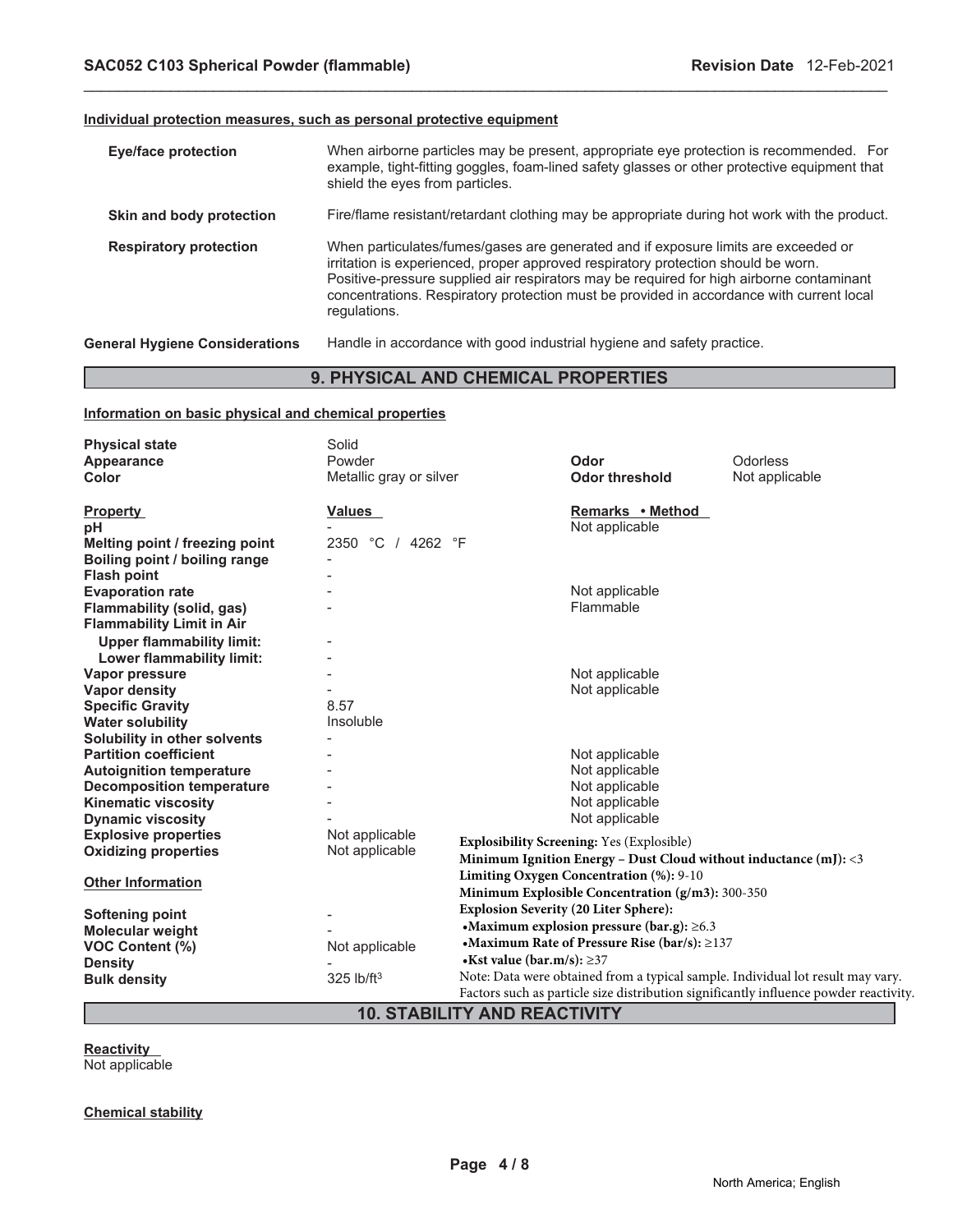Stable under normal conditions.

#### **Possibility of Hazardous Reactions**

None under normal processing.

**Hazardous polymerization** Hazardous polymerization does not occur.

#### **Conditions to avoid**

Dust formation and dust accumulation.

#### **Incompatible materials**

Dissolves in hydrofluoric acid. Ignites in the presence of fluorine. When heated above 200°C, reacts exothermically with the following: chlorine, bromine, halocarbons, carbon tetrachloride, carbon tetrafluoride, freon.

\_\_\_\_\_\_\_\_\_\_\_\_\_\_\_\_\_\_\_\_\_\_\_\_\_\_\_\_\_\_\_\_\_\_\_\_\_\_\_\_\_\_\_\_\_\_\_\_\_\_\_\_\_\_\_\_\_\_\_\_\_\_\_\_\_\_\_\_\_\_\_\_\_\_\_\_\_\_\_\_\_\_\_\_\_\_\_\_\_\_\_\_\_

#### **Hazardous Decomposition Products**

When product is subjected to welding, burning, melting, sawing, brazing, grinding, buffing, polishing, or other similar heat-generating processes, the following potentially hazardous airborne particles and/or fumes may be generated:. Titanium dioxide an IARC Group 2B carcinogen.

#### **11. TOXICOLOGICAL INFORMATION**

#### **Information on likely routes of exposure**

| <b>Product Information</b> |                        |
|----------------------------|------------------------|
| <b>Inhalation</b>          | Product not classified |
| Eye contact                | Product not classified |
| <b>Skin Contact</b>        | Product not classified |
| Ingestion                  | Product not classified |

| <b>Chemical Name</b>             | Oral LD50           | Dermal LD50       | <b>Inhalation LC50</b> |
|----------------------------------|---------------------|-------------------|------------------------|
| Niobium (Columbium)<br>7440-03-1 | $>$ 10,000 mg/kg bw | $>$ 2000 mg/kg bw |                        |
| <b>Hafnium</b><br>7440-58-6      | $> 5000$ mg/kg bw   |                   | $>4.3$ mg/L            |
| <b>Titanium</b><br>7440-32-6     | $> 5000$ mg/kg bw   |                   |                        |

#### **Information on toxicological effects**

**Symptoms** None known.

#### **Delayed and immediate effects as well as chronic effects from short and long-term exposure**

| <b>Acute toxicity</b>             | Product not classified. |
|-----------------------------------|-------------------------|
| <b>Skin corrosion/irritation</b>  | Product not classified. |
| Serious eye damage/eye irritation | Product not classified. |
| <b>Sensitization</b>              | Product not classified. |
| <b>Germ cell mutagenicity</b>     | Product not classified. |
| Carcinogenicity                   | Product not classified. |
| <b>Reproductive toxicity</b>      | Product not classified. |
| <b>STOT - single exposure</b>     | Product not classified. |
| <b>STOT - repeated exposure</b>   | Product not classified. |
| <b>Aspiration hazard</b>          | Product not classified. |

# **12. ECOLOGICAL INFORMATION**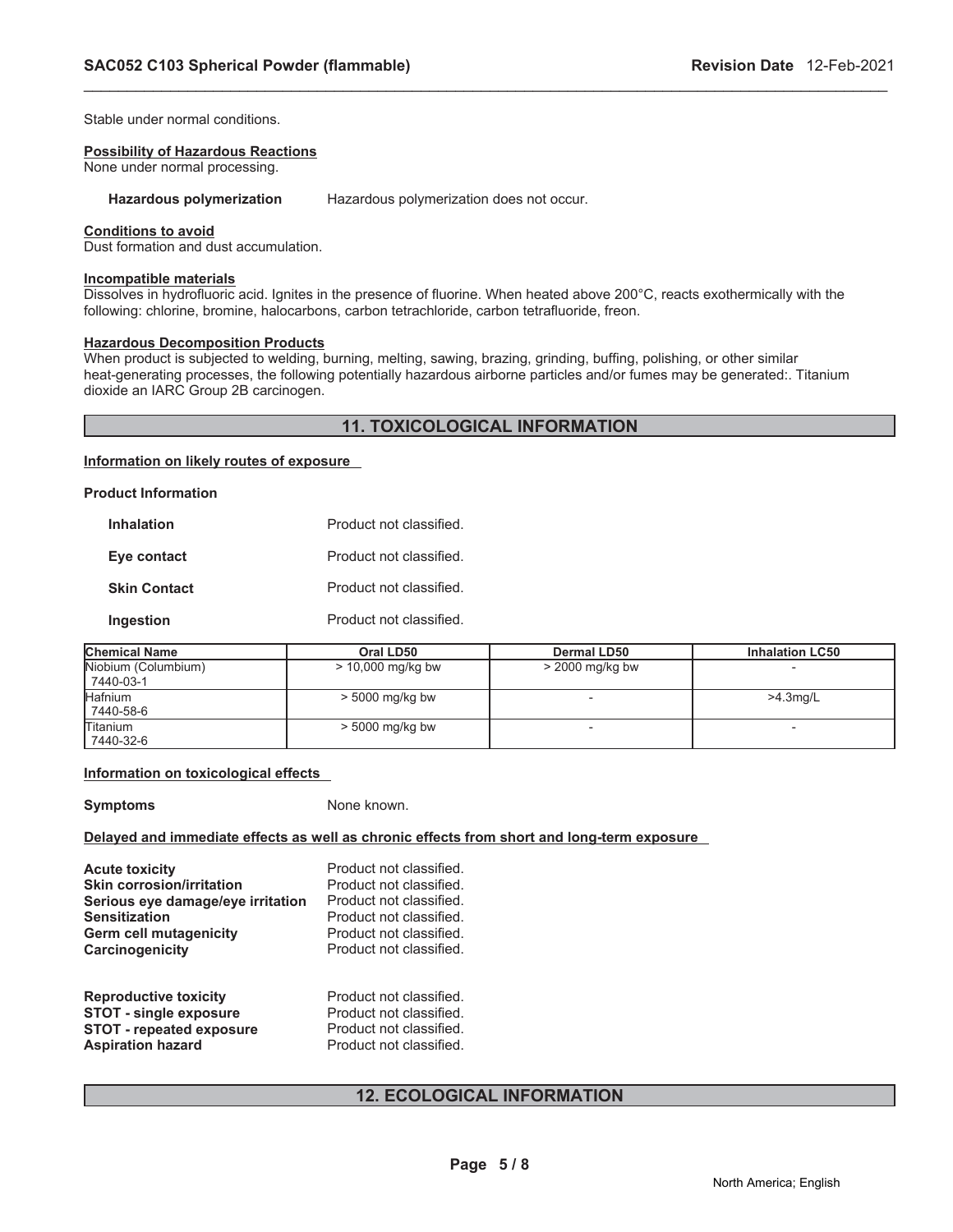### **Ecotoxicity**

This product as shipped is not classified for aquatic toxicity.

| <b>Chemical Name</b>             | Algae/aquatic plants                                                                                                           | <b>Fish</b>                                                                                                                                                                                                         | <b>Toxicity to</b><br>microorganisms                                                           | Crustacea                                                                                                                |
|----------------------------------|--------------------------------------------------------------------------------------------------------------------------------|---------------------------------------------------------------------------------------------------------------------------------------------------------------------------------------------------------------------|------------------------------------------------------------------------------------------------|--------------------------------------------------------------------------------------------------------------------------|
| Niobium (Columbium)<br>7440-03-1 |                                                                                                                                |                                                                                                                                                                                                                     |                                                                                                |                                                                                                                          |
| <b>Hafnium</b><br>7440-58-6      | The 72 h EC50 of hafnium<br>to Pseudokirchneriella<br>subcapitata was great than 8<br>ug of Hf/L (100% saturated<br>solution). | The 96 h LC50 of Hafnium<br>dioxide in water to Danio<br>rerio was greater than the<br>solubility limit of 0.007 mg<br>$Hf/L$ .                                                                                     |                                                                                                | The 48 h EC50 of Hafnium<br>dioxide to Daphnia magna<br>was greater than the<br>solubility limit of 0.007 mg<br>$Hf/L$ . |
| Titanium<br>7440-32-6            | The 72 h EC50 of titanium<br>dioxide to<br>Pseudokirchnerella<br>subcapitata was 61 mg of<br><b>TiO2/L.</b>                    | The 96 h LC50 of titanium<br>dioxide to Cyprinodon<br>variegatus was greater than<br>10,000 mg of TiO2/L.<br>The 96 h LC50 of titanium<br>dioxide to Pimephales<br>promelas was greater than<br>1,000 mg of TiO2/L. | The 3 h EC50 of titanium<br>dioxide for activated sludge<br>were greater than 1000<br>$mg/L$ . | The 48 h EC50 of titanium<br>dioxide to Daphnia Magna<br>lwas greater than 1000 mg ofl<br>TiO <sub>2/L</sub>             |

\_\_\_\_\_\_\_\_\_\_\_\_\_\_\_\_\_\_\_\_\_\_\_\_\_\_\_\_\_\_\_\_\_\_\_\_\_\_\_\_\_\_\_\_\_\_\_\_\_\_\_\_\_\_\_\_\_\_\_\_\_\_\_\_\_\_\_\_\_\_\_\_\_\_\_\_\_\_\_\_\_\_\_\_\_\_\_\_\_\_\_\_\_

#### **Other adverse effects**

# **13. DISPOSAL CONSIDERATIONS**

#### **Waste treatment methods**

| Disposal of wastes     | Disposal should be in accordance with applicable regional, national and local laws and<br>regulations. |
|------------------------|--------------------------------------------------------------------------------------------------------|
| Contaminated packaging | Disposal should be in accordance with applicable regional, national and local laws and<br>regulations. |

This product contains one or more substances that are listed with the State of California as a hazardous waste.

# **14. TRANSPORT INFORMATION**

| DOT                             | Regulated                                               |
|---------------------------------|---------------------------------------------------------|
| UN/ID No.                       | 3089                                                    |
| Proper shipping name            | Metal powders, flammable, n.o.s. (Niobium Alloy Powder) |
| <b>Hazard Class</b>             | 4.1                                                     |
| <b>Packing Group</b>            |                                                         |
| <b>Special Provisions</b>       | IB8. IP2. IP4. T3. TP33                                 |
| <b>Emergency Response Guide</b> | 170                                                     |
| <b>Number</b>                   |                                                         |

# **15. REGULATORY INFORMATION**

| <b>International Inventories</b> |            |
|----------------------------------|------------|
| <b>TSCA</b>                      | Complies   |
| <b>DSL/NDSL</b>                  | Complies   |
| <b>EINECS/ELINCS</b>             | Complies   |
| <b>ENCS</b>                      | Complies   |
| <b>IECSC</b>                     | Complies   |
| <b>KECL</b>                      | Complies   |
| <b>PICCS</b>                     | Not Listed |
| <b>AICS</b>                      | Not Listed |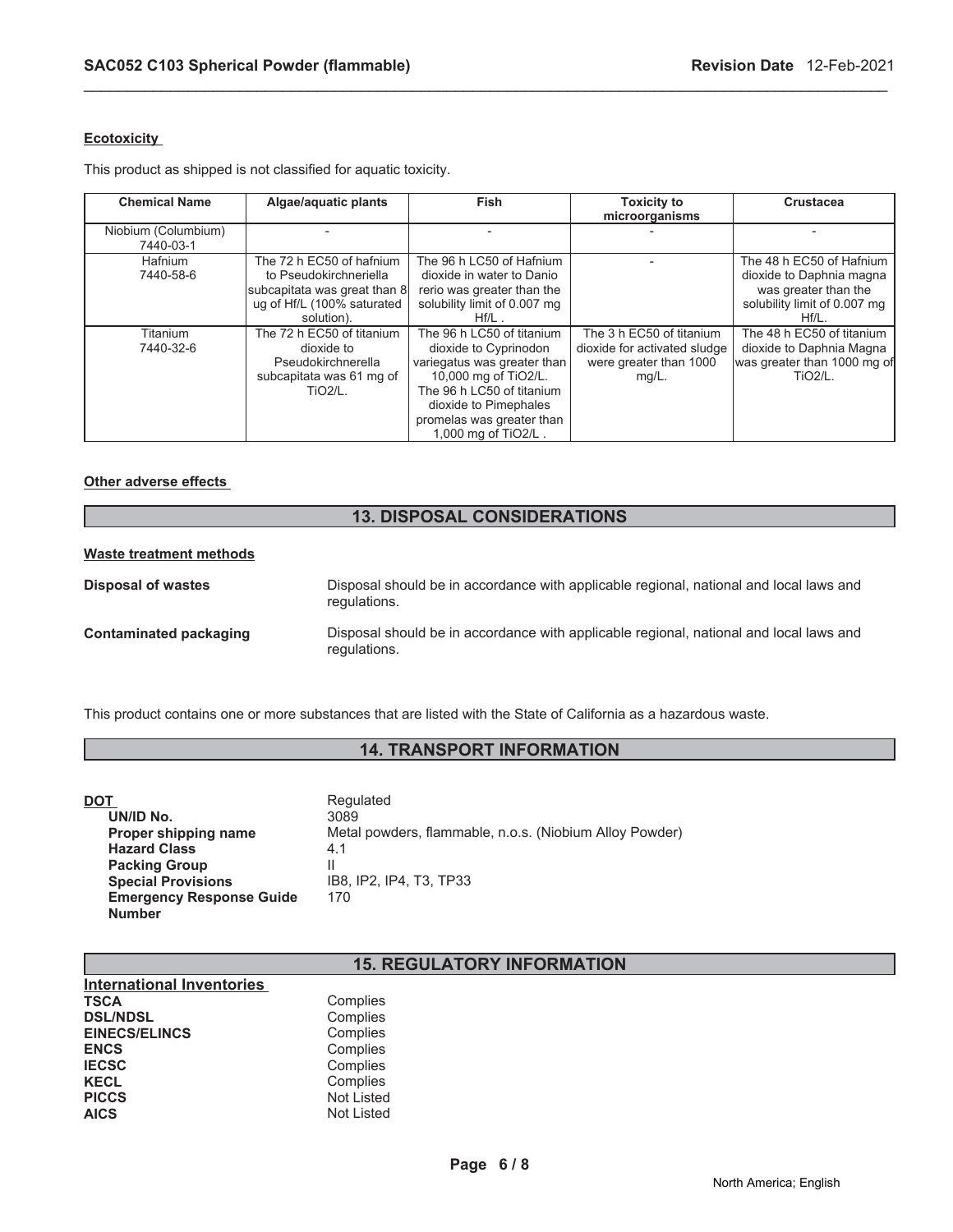#### **Legend:**

**TSCA** - United States Toxic Substances Control Act Section 8(b) Inventory **DSL/NDSL** - Canadian Domestic Substances List/Non-Domestic Substances List  **EINECS/ELINCS** - European Inventory of Existing Chemical Substances/European List of Notified Chemical Substances **ENCS** - Japan Existing and New Chemical Substances **IECSC** - China Inventory of Existing Chemical Substances **KECL** - Korean Existing and Evaluated Chemical Substances **PICCS** - Philippines Inventory of Chemicals and Chemical Substances **AICS** - Australian Inventory of Chemical Substances

# **US Federal Regulations**

#### **SARA 313**

Section 313 of Title III of the Superfund Amendments and Reauthorization Act of 1986 (SARA). This product does not contain any chemicals which are subject to the reporting requirements of the Act and Title 40 of the Code of Federal Regulations, Part 372

\_\_\_\_\_\_\_\_\_\_\_\_\_\_\_\_\_\_\_\_\_\_\_\_\_\_\_\_\_\_\_\_\_\_\_\_\_\_\_\_\_\_\_\_\_\_\_\_\_\_\_\_\_\_\_\_\_\_\_\_\_\_\_\_\_\_\_\_\_\_\_\_\_\_\_\_\_\_\_\_\_\_\_\_\_\_\_\_\_\_\_\_\_

#### **SARA 311/312 Hazard Categories**

| Acute health hazard               | Nο  |
|-----------------------------------|-----|
| <b>Chronic Health Hazard</b>      | No  |
| <b>Fire hazard</b>                | Yes |
| Sudden release of pressure hazard | Nο  |
| <b>Reactive Hazard</b>            | N٥  |

#### **CWA (Clean Water Act)**

This product does not contain any substances regulated as pollutants pursuant to the Clean Water Act (40 CFR 122.21 and 40 CFR 122.42)

#### **CERCLA**

This material, as supplied, does not contain any substances regulated as hazardous substances under the Comprehensive Environmental Response Compensation and Liability Act (CERCLA) (40 CFR 302) or the Superfund Amendments and Reauthorization Act (SARA) (40 CFR 355). There may be specific reporting requirements at the local, regional, or state level pertaining to releases of this material

#### **US State Regulations**

#### **California Proposition 65**

This product does not contain any Proposition 65 chemicals

#### **U.S. State Right-to-Know Regulations**

| <b>Chemical Name</b> | <b>New Jersey</b> | <b>Massachusetts</b> | <b>Pennsylvania</b> |
|----------------------|-------------------|----------------------|---------------------|
| Hafnium              |                   |                      |                     |
| 7440-58-6            |                   |                      |                     |
| Titanium             |                   |                      |                     |
| 7440-32-6            |                   |                      |                     |

#### **U.S. EPA Label Information EPA Pesticide Registration Number** Not applicable

| <b>16. OTHER INFORMATION</b>                                      |                            |                       |                    |                                                     |  |  |  |
|-------------------------------------------------------------------|----------------------------|-----------------------|--------------------|-----------------------------------------------------|--|--|--|
| <b>NFPA</b>                                                       | <b>Health hazards</b> 0    | Flammability          | Instability 0      | <b>Physical and Chemical</b><br><b>Properties -</b> |  |  |  |
| <b>HMIS</b>                                                       | <b>Health hazards</b> 1    | <b>Flammability 2</b> | Physical hazards 0 | Personal protection X                               |  |  |  |
| <b>Issue Date</b><br><b>Revision Date</b><br><b>Revision Note</b> | 20-Nov-2019<br>12-Feb-2021 |                       |                    |                                                     |  |  |  |